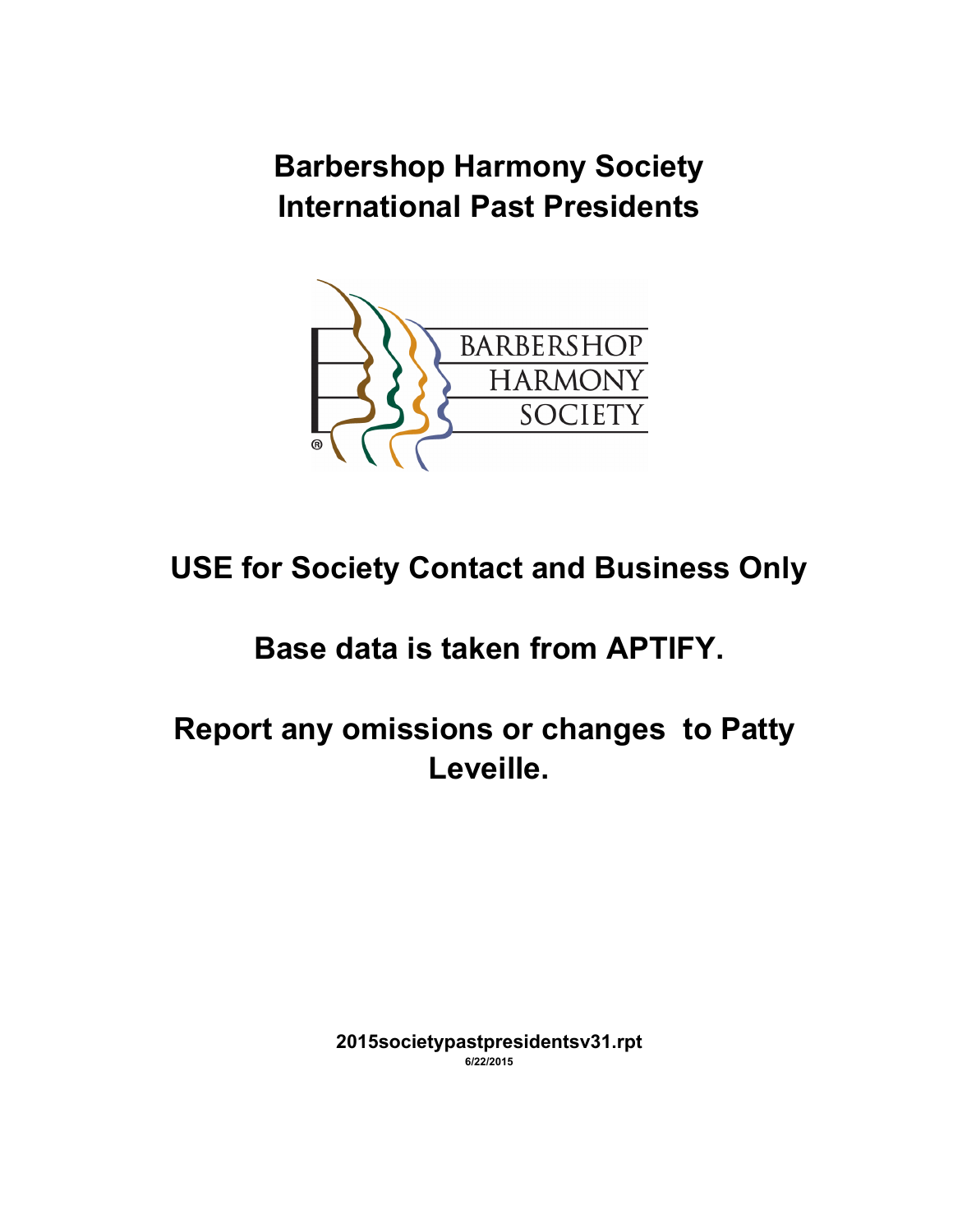| Years     | <b>Past Society President</b><br>(* Deceased) | Member<br>Slogan |                                                                             | St                     |
|-----------|-----------------------------------------------|------------------|-----------------------------------------------------------------------------|------------------------|
| 1939      | *Rupert Hall                                  | 503640           |                                                                             | OK                     |
| 1940      | *Norman Rathert                               | 503641           |                                                                             | <b>MO</b>              |
| 1941      | *Carroll Adams                                | 503642           |                                                                             | MI                     |
| 1942-1943 | *Harold Staab                                 | 503643           |                                                                             | MA                     |
| 1944-1945 | *Phil Embury                                  | 503644           |                                                                             | <b>NY</b>              |
| 1946      | *Frank Thorne                                 | 503645           |                                                                             | IL.                    |
| 1947      | *Charles Merrill                              | 21757            |                                                                             | CA                     |
| 1948-1949 | *O.H. "King" Cole                             | 503646           |                                                                             | WI                     |
| 1950      | *Jerry Beeler                                 | 503647           |                                                                             | ${\sf IN}$             |
| 1951      | *James Knipe                                  | 503648           |                                                                             | OH                     |
| 1952      | *Edwin Smith                                  | 503649           |                                                                             | MI                     |
| 1953      | *John Means                                   | 503653           |                                                                             | WI                     |
| 1954      | *Berney Simner                                | 503654           |                                                                             | <b>MO</b>              |
| 1955      | *Arthur Merrill                               | 170439           |                                                                             | PA                     |
| 1956      | *Rowland Davis                                | 503660           |                                                                             | <b>NY</b>              |
| 1957-1958 | *Joseph Lewis                                 | 21735            |                                                                             | TX                     |
| 1959-1960 | *Clarence Jalving                             | 21521            |                                                                             | MI                     |
| 1961      | *John Cullen                                  | 503661           |                                                                             | <b>MD</b>              |
| 1962      | *Lou Laurel (Helen)                           | 21831            | Action                                                                      | $\mathsf{A}\mathsf{Z}$ |
| 1963      | *S Wayne Foor                                 | 21707            | PRIDE (Preservation, Respect, Indoctrination,<br>Dedication, Encouragement) | FL.                    |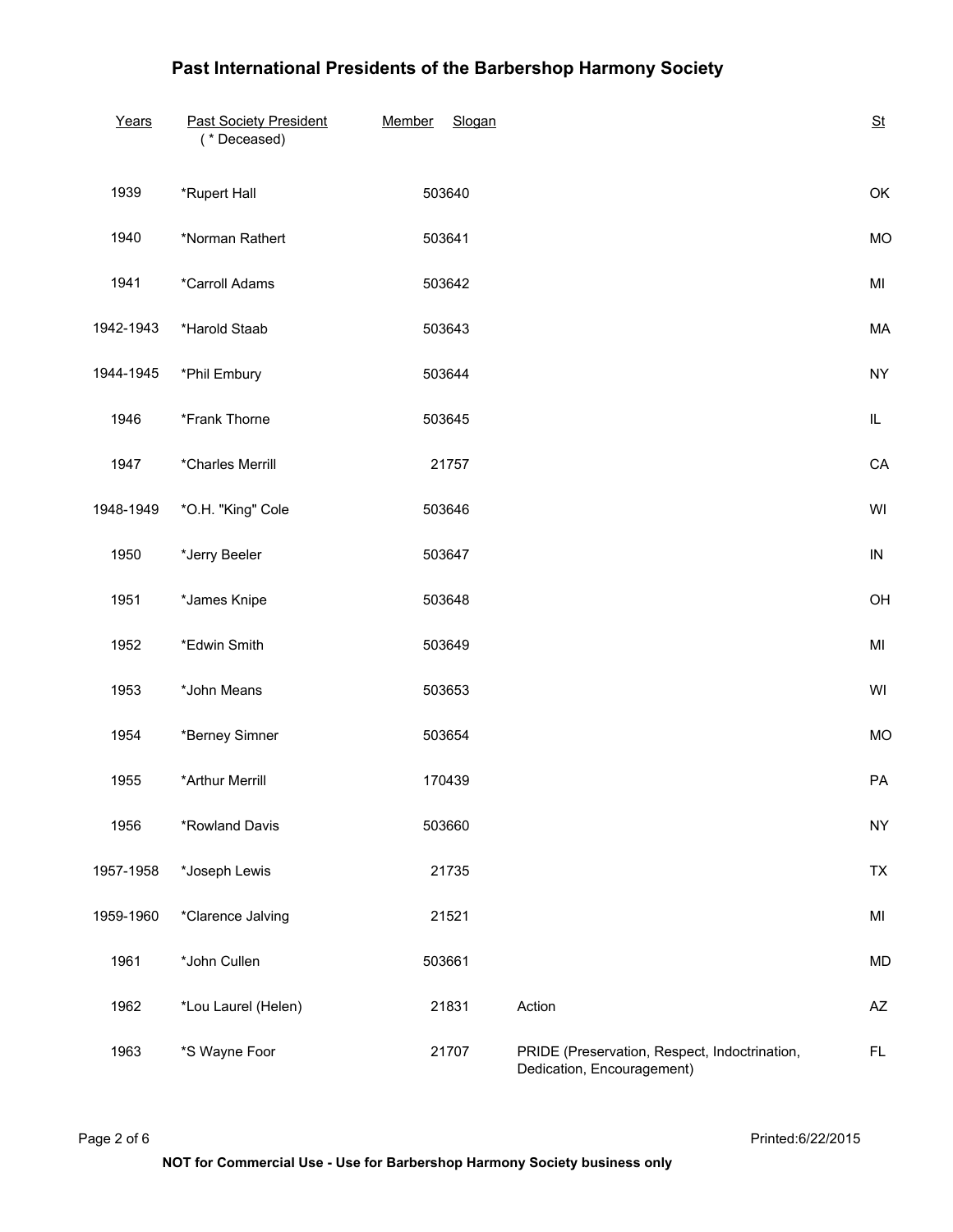| Years | <b>Past Society President</b><br>(* Deceased) | Member<br>Slogan |                                                                              | St        |
|-------|-----------------------------------------------|------------------|------------------------------------------------------------------------------|-----------|
| 1964  | *Dan Waselchuk (Pat)                          | 105513           |                                                                              | WI        |
| 1965  | *Albert Smith                                 | 503662           |                                                                              | <b>TX</b> |
| 1966  | *Reedie Wright                                | 21351            | Sell Barbershopping!                                                         | CA        |
| 1967  | *James Steedman                               | 21703            | Protention (Progress Through Programming<br>With Good Retention)             | <b>NY</b> |
| 1968  | *Wesley Meier                                 | 21356            | Let's Sing                                                                   | <b>AZ</b> |
| 1969  | *Robert Gall                                  | 503665           | Protention (Progress through Programming<br>Retention with Good Programming) | <b>MO</b> |
| 1970  | *Wilbur Sparks (Ibbianne)                     | 107849           | Let's Sing Better for More People With More<br><b>Members</b>                | VA        |
| 1971  | *Ralph Ribble                                 | 21736            | Challebge 71'- Personal Pride                                                | <b>TX</b> |
| 1972  | *Richard DeMontmollin<br>(Elizabeth)          | 114554           | YMIH-The Sound of the Future                                                 | <b>SC</b> |
| 1973  | *Charles Abernethy<br>(Geraldine)             | 111110           | P.A.P.A.-Positive Attitude Postive Action                                    | OH        |
| 1974  | *Leon Avakian (Ruth)                          | 107968           | Involvement                                                                  | <b>NJ</b> |
| 1975  | *F Richard Ellenberger<br>(Christine)         | 109313           | Enrichment                                                                   | <b>CT</b> |
| 1976  | *Plummer Collins (Dorothy)                    | 110553           | Barbershop Harmony -- America's Music<br>Heritage                            | <b>PA</b> |
| 1977  | *Sam Aramian (Virginia)                       | 101984           | Together We Are Something                                                    | AZ        |
| 1978  | *Roger Thomas (Mary Jane)                     | 123090           | Commit/Attain                                                                | WI        |
| 1979  | *Ernie Hills                                  | 110769           | Music Is The Way To Grow                                                     | OK        |
| 1980  | *Leslie Hesketh                               | 22099            | Let's Program for Fun and Growth.                                            | VA        |
| 1981  | *Burton Huish (Gloria)                        | 101368           | 1981, The Year to Re-Member                                                  | ID        |
| 1982  | *Merritt Auman (Marcia)                       | 107640           | <b>Planning Encourages Progress</b>                                          | PA        |
| 1983  | *Henry Vomacka (Mary)                         | 111462           | Preserve, Educate, Persevere                                                 | OH        |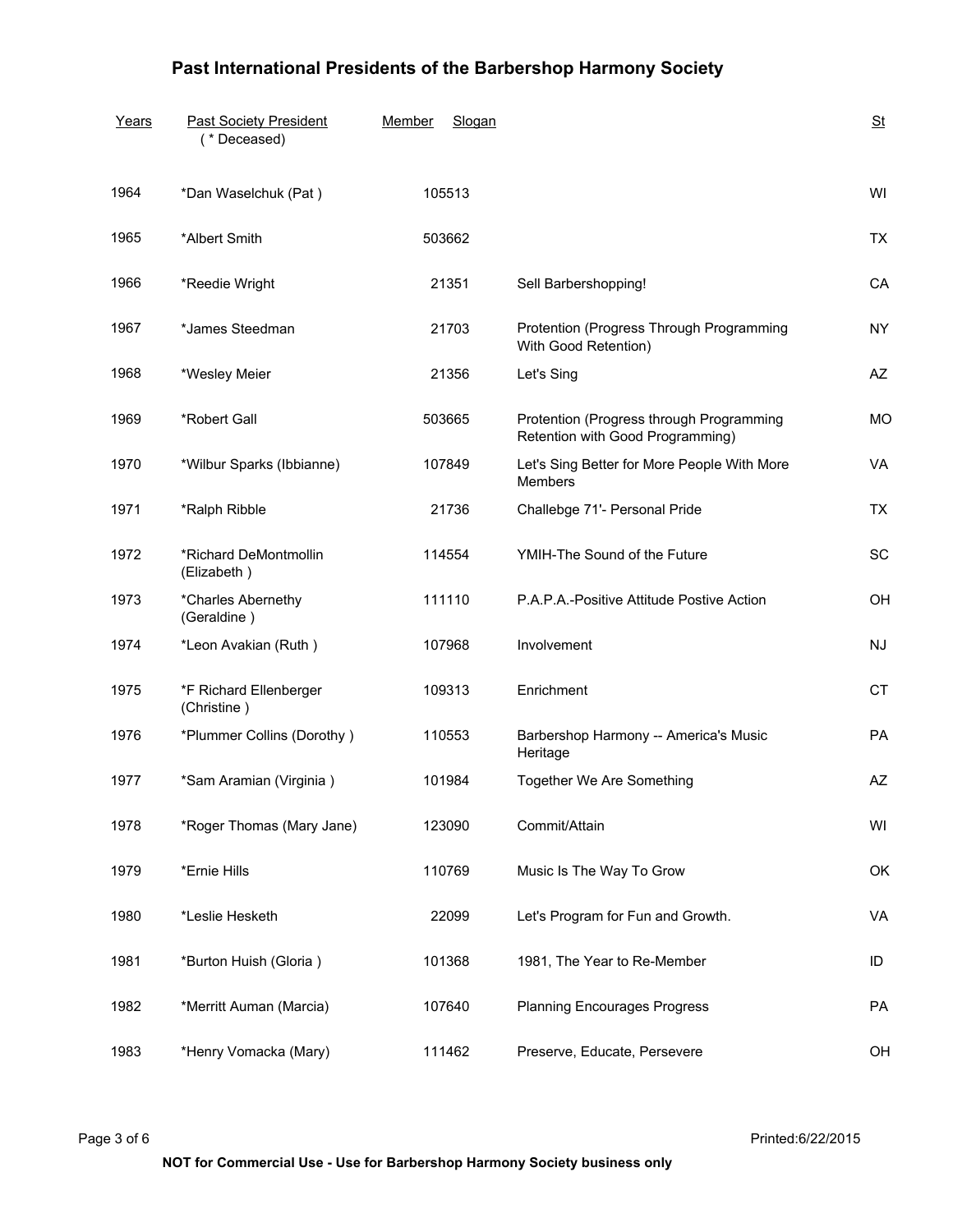| Years                     | <b>Past Society President</b><br>(* Deceased) | Member<br>Slogan |                                                                                       | St        |
|---------------------------|-----------------------------------------------|------------------|---------------------------------------------------------------------------------------|-----------|
| 1984                      | *John Gillespie                               | 124330           | Plan, Pursue, Participate, Prosper!                                                   | MI        |
| 1985                      | *Gilbert Lefholz (Donna)                      | 112989           | Make Music Mean Membership                                                            | <b>MO</b> |
| 1/1/1986 to<br>6/1/1986   | *William Park (Jo Ann)                        | 23821            | Are We Listening?                                                                     | CA        |
| 6/2/1986 to<br>12/31/1986 | *Gilbert Lefholz (Donna)                      | 112989           | Make Music Mean Membership.                                                           | <b>MO</b> |
| 1987                      | Darryl Flinn (Meredith)                       | 120495           | D.Y.N.A.M.O.                                                                          | OH        |
| 1988                      | Jim Warner (Ann)                              | 114134           | Barbershop Harmony A Golden Ring                                                      | <b>TN</b> |
| 1989                      | Jim Richards (Ebie)                           | 122278           | Our Future is Now                                                                     | <b>MN</b> |
| 1990                      | *Charles McCann (Betty<br>Shelton)            | 114218           | MEmbership begins with ME                                                             | <b>TN</b> |
| 1991                      | Robert Cearnal (Jo)                           | 103110           | PRogress begins with PR                                                               | IL.       |
| 1992                      | Terry Aramian (Christine)                     | 116007           | Discover A New World                                                                  | AZ        |
| 1993-1994                 | Ernie Nickoson (Norma)                        | 120158           | Quality Is Our Style                                                                  | KY        |
| 1995                      | Richard Shaw (Nancy)                          | 133679           | Barbershop Harmony is Something To Cheer<br>About                                     | FL.       |
| 1996-1997                 | Tim Hanrahan (Pat)                            | 111515           | Launching Membership to New Heights, Let's<br>Pick Up the Count ('96); The Plus Count | FL.       |
| 1998-1999                 | *Ed Waesche (Kate)                            | 127806           | Continues ('97)<br>Let's Grow Young Together                                          | <b>NY</b> |
| 2000-2001                 | Chuck Watson                                  | 120458           | Share The Dream!                                                                      | OH        |
| 2002-2003                 | Roger Lewis (Sue)                             | 124712           | Singing Is Life the rest is just details                                              | MI        |
| 2004-2005                 | Rob Hopkins (Kris)                            | 162729           | Keep The Whole World Singing! ('04);<br>Enriching Lives Through Singing ('05)         | <b>NY</b> |
| 2006                      | Drayton Justus (Sue Ann)                      | 106926           | Singing, Service, Fellowship & Fun!                                                   | GA        |
| 2007-2008                 | Noah Funderburg (Mary)                        | 195375           | Harmony For Life (2007); Harmony 4 Life<br>(2008)                                     | AL        |
| 2009-2010                 | Bill Biffle (Lillian)                         | 153869           | Together in Harmony (2009); Growing<br>Together in Harmony (2010)                     | <b>NM</b> |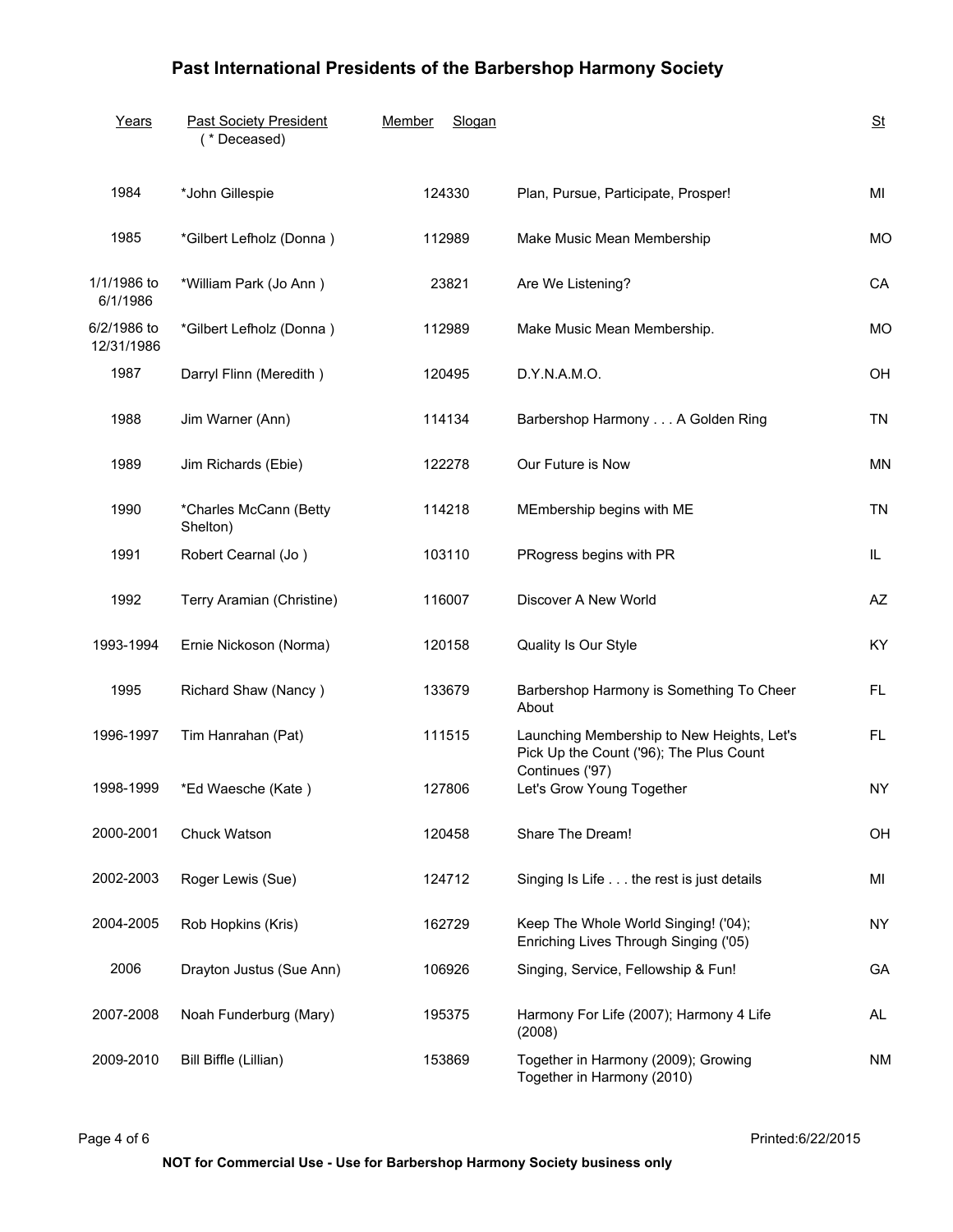| Years     | Past Society President<br><b>b</b> Deceased) | Member<br>Slogan |                            | $\underline{\mathsf{St}}$ |
|-----------|----------------------------------------------|------------------|----------------------------|---------------------------|
| 2011-2012 | Alan Lamson (Janet)                          | 186008           | Music is Love is Music is" | <b>CT</b>                 |
| 2013-2014 | Shannon Elswick (Becky)                      | 210850           | 'shop 'til you drop        | FL                        |